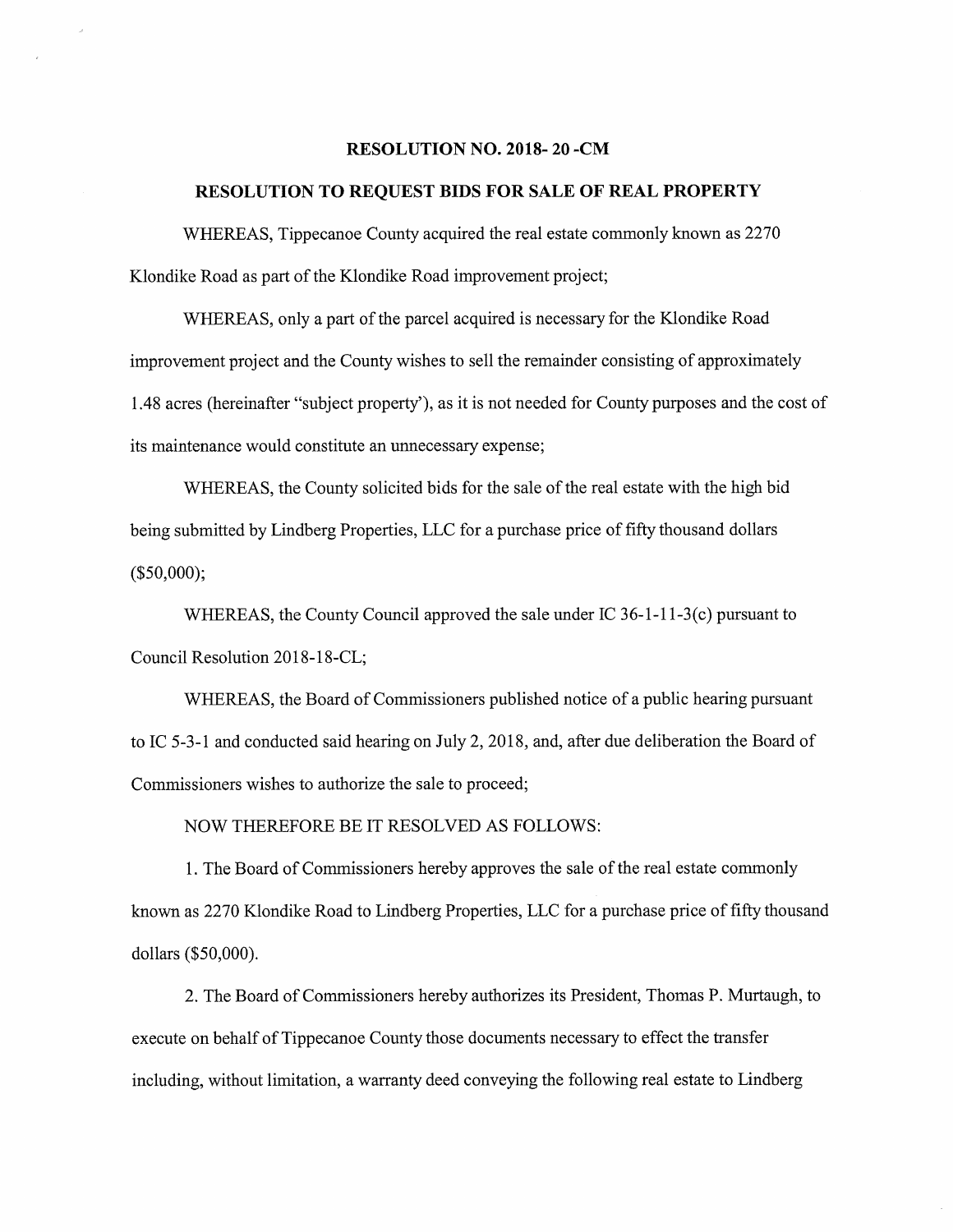# Properties, LLC:

A part of the Northeast Quarter of the Southeast Quarter of Section 10, Township <sup>23</sup> North, Range <sup>5</sup> West, Tippecanoe County, Indiana, and being that part of the grantor's land described in Instrument 201616013963, in the Office of the Recorder of Tippecanoe County, lying outside the right-of-way lines depicted on the attached Right-Of-Way Parcel Plat marked Exhibit "B", more particularly described as follows:

Beginning at an Iron Pin in the centerline of Road #3 <sup>00</sup> <sup>W</sup> that is (1309) feet South of the NE Cor. of the SE 1/4 of Section 10-23-5; thence West on the fence line of the South half of said Sect. 10-23-5 <sup>a</sup> distance of (350) feet to an iron pipe; thence North and parallel to the East line of said Section 10-23—5 <sup>a</sup> distance of (173) feet to an iron pipe; thence East and parallel to the 1/4 Section line of Section <sup>10</sup> <sup>a</sup> distance of (350) feet to an iron pin in the center of Road #300 W and the East Section Line of 10-23-5; thence South on centerline of said Road 300 W a distance of  $(173)$  feet to the place of beginning, containing 1.38 +or -Acre.

## ALSO:

Beginning at <sup>a</sup> boat spike on the East line of the Northeast quarter of the southeast quarter of Section ten (10), Township twenty-three (23) North, Range five (5) West and the centerline of County Road 300 West, said point being 173.0 feet North of the southeast corner of the said quarter quarter section; thence westerly and parallel with the south line of said quarter quarter section <sup>a</sup> distance of 350.0 feet to an iron pipe; thence northerly and parallel with the east line of said quarter quarter section <sup>a</sup> distance of 50.0 feet to an iron pipe; thence Easterly and parallel with the south line of said quarter quarter section <sup>a</sup> distance of 350.0 feet to <sup>a</sup> boat spike on the east line of said quarter quarter section and the centerline of County Road #3 00 West; thence, southerly along said east line and said centerline <sup>a</sup> distance of 50.0 feet to <sup>a</sup> boat spike and the place of beginning, containing 0.40 acres, more or less.

#### EXCEPT:

Beginning at an Iron Pin in the centerline of Road #300 <sup>W</sup> that is 1309 feet South of the NE Cor. of the SE 1/4 of Section 10-23-5; thence Westerly on the fence line of the South half of said Section 10-23-5 <sup>a</sup> distance of 55.5 feet to the point designated as point "2143" on said Parcel Plat; thence Northerly to the north line of said grantor's land, designated as "2144" on said Parcel Plat; thence Easterly and parallel with the south line of said quarter quarter section <sup>a</sup> distance of 61 feet to <sup>a</sup> boat spike on the east line of said quarter quarter section and the centerline of County Road #300 West; thence southerly along said east line and said centerline <sup>a</sup> distance of 223 feet to the point of beginning and containing 0.30 acres, more or less.

Duly adopted this  $2nd$  day of  $\frac{7d}{y}$ , 2018.

BOARD OF COMMISSIONERS OF TEPECANOE COUNTY i.

Thomas P. Murtaugh, President